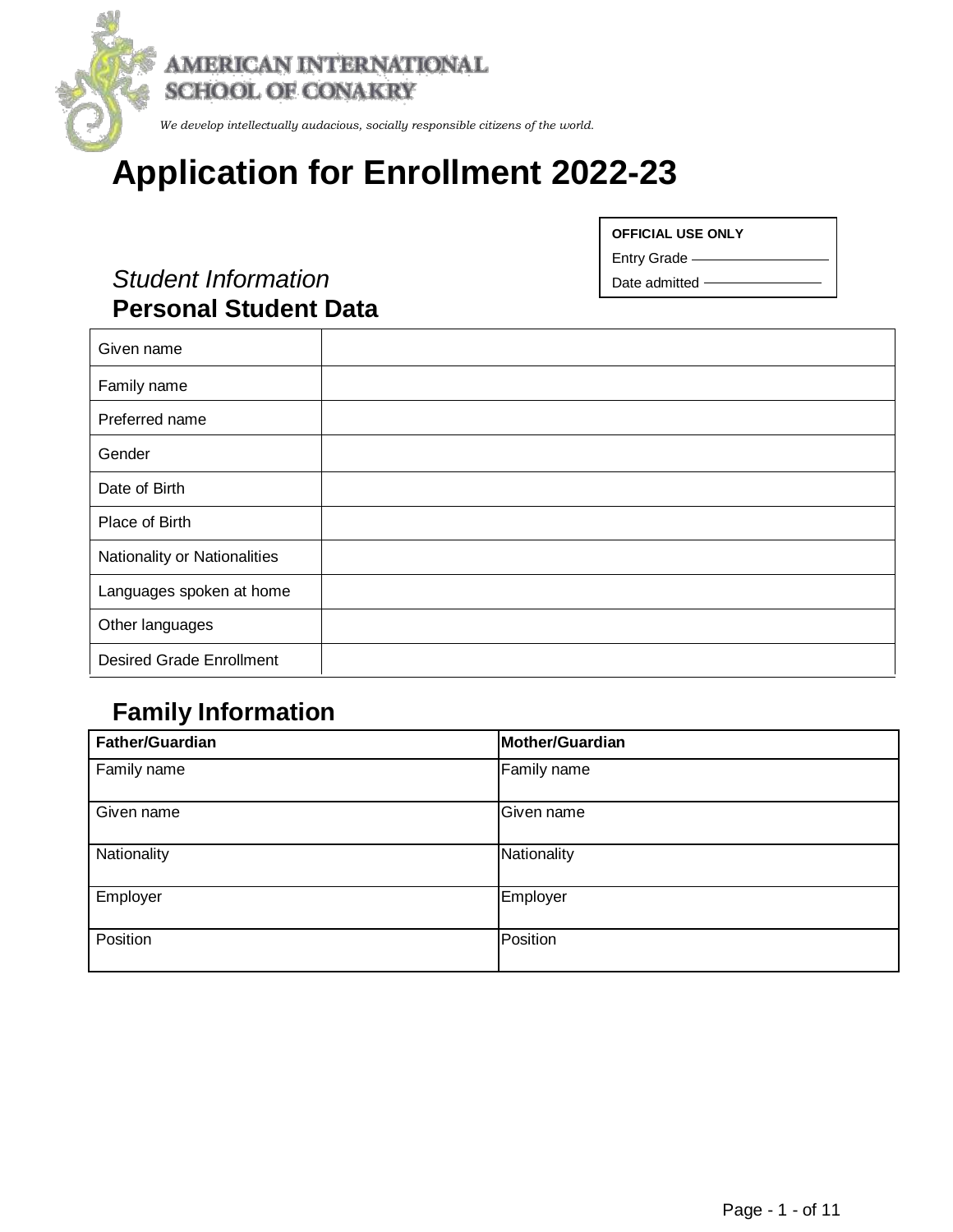

*We develop intellectually audacious, socially responsible citizens of the world.*

## **Contact Information**

#### **AISC uses phone, messaging and email to communicate. Please provide your contact information**

| <b>Father/Guardian</b> | Mother/Guardian |
|------------------------|-----------------|
| Given name             | Given name      |
| Telephone Home         | Telephone Home  |
| Work                   | <b>Work</b>     |
| Mobile                 | Mobile          |
| E-mail                 | E-mail          |
| Home address           | Home address    |

### **Other Information**

### **Emergency Contact Information**

**Please provide the name and contact information of a person who may be notified in an emergency if family members are not available.**

| Family name: | First name: | Relationship: |
|--------------|-------------|---------------|
| Telephone:   | E-mail:     |               |

| Relationship: |
|---------------|
|               |
|               |

| Family name: | First name: | Relationship: |
|--------------|-------------|---------------|
| Telephone:   | E-mail:     |               |
|              |             |               |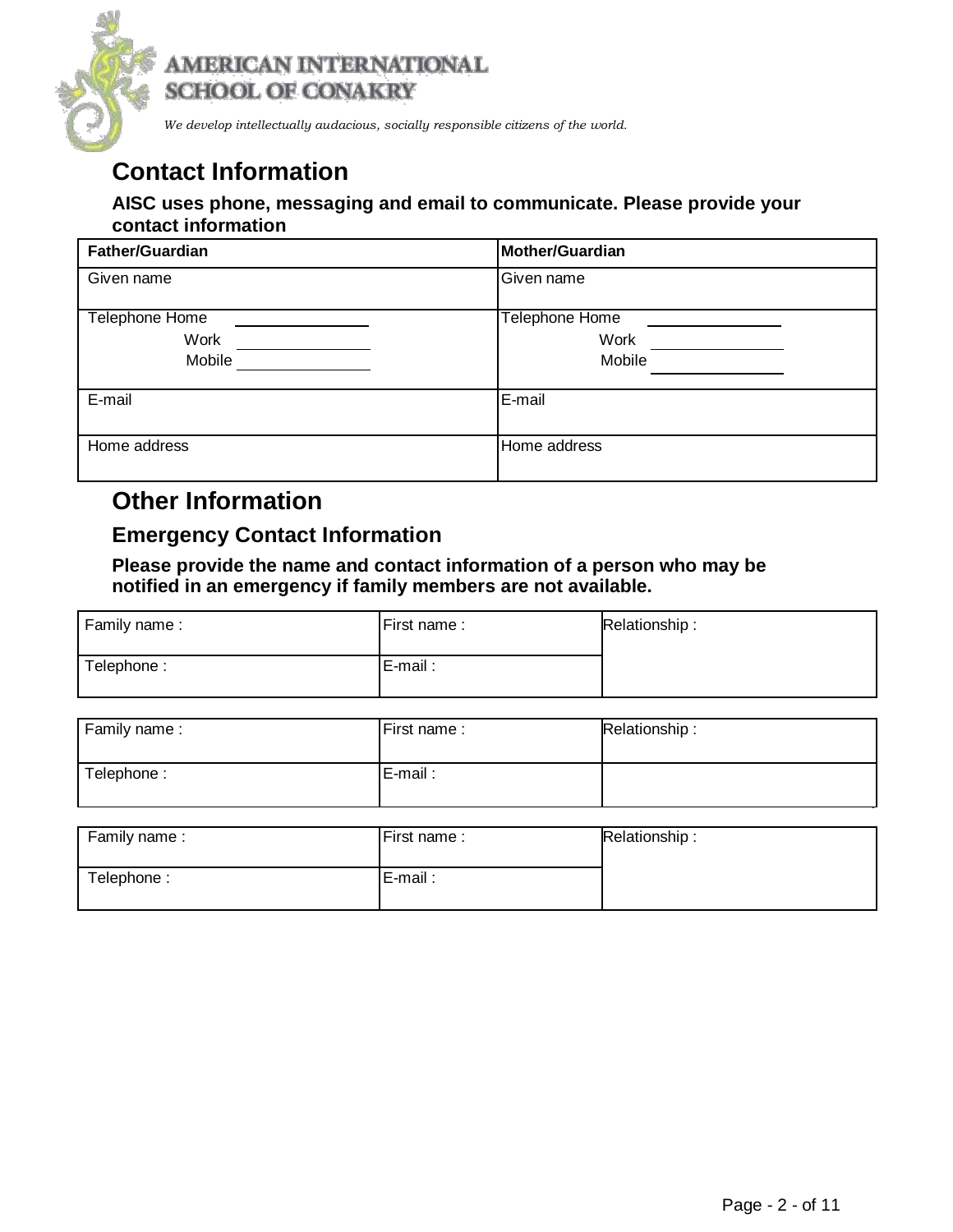

## **Previous School Information**

### **Please provide information concerning previous schools attended, starting with the most recent school. Previous school records must be supplied for the applications to be complete.**

| School                  |                         |                         |                        |
|-------------------------|-------------------------|-------------------------|------------------------|
| Location                |                         | Dates attended          | <b>Grades Attended</b> |
| Telephone               | Fax                     | E-mail                  |                        |
| Language of instruction |                         | Other languages studied |                        |
| School                  |                         |                         |                        |
| Location                | Dates attended          |                         | <b>Grades Attended</b> |
| Telephone               | Fax                     | E-mail                  |                        |
| Language of instruction |                         | Other languages studied |                        |
| School                  |                         |                         |                        |
| Location                |                         | Dates attended          | <b>Grades Attended</b> |
| Telephone               | Fax                     | E-mail                  |                        |
| Language of instruction | Other languages studied |                         |                        |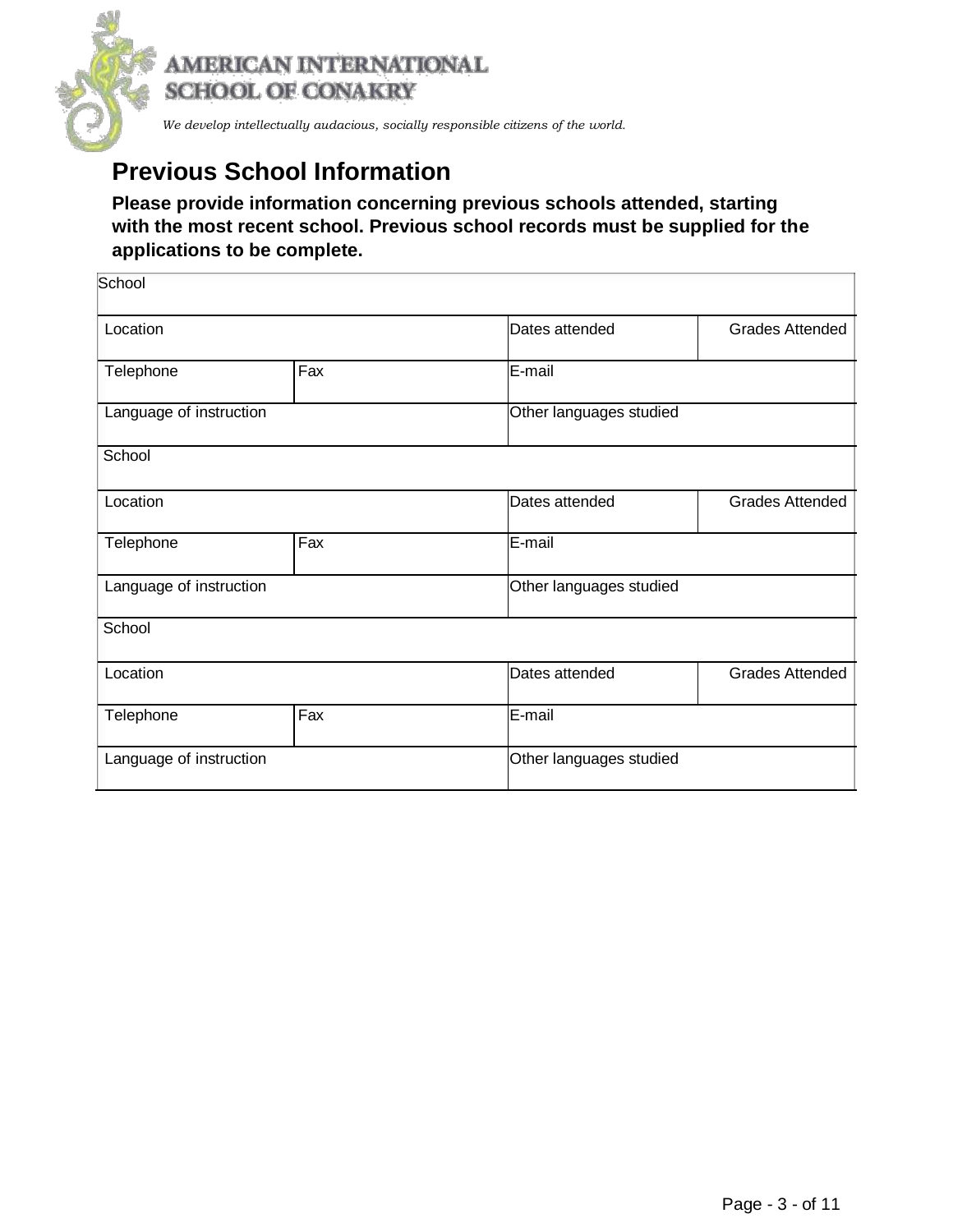

*We develop intellectually audacious, socially responsible citizens of the world.*

# **AISC Medical Information Form and Certificate of Vaccination**

Please complete all information requested on this form. This information is considered confidential. It is very important to notify the school Registrar with any changes in phone numbers, contact details, or medical information.

#### **PARENT CONTACT INFORMATION:**

|  | Student lives with: $\Box$ Both parents $\Box$ Father $\Box$ Mother $\Box$ Other (Please specify) ------------ |
|--|----------------------------------------------------------------------------------------------------------------|
|--|----------------------------------------------------------------------------------------------------------------|

| <b>Father/Guardian</b> | Mother/Guardian |
|------------------------|-----------------|
| Family name            | Family name     |
| First name             | First name      |
| TelephoneHome          | TelephoneHome   |
| Work                   | Work            |
| Mobile                 | Mobile          |
| E-mail                 | E-mail          |

#### **EMERGENCY CONTACT (in case parents cannot be reached)**

| E-mail: ……………………………………………………… |
|-------------------------------|

#### **STUDENT MEDICAL HISTORY**

| Allergies<br>(Food, meds, insect, seasonal)<br>Please specify | $\Box$ YES $\Box$ NO | <b>Frequent Headaches</b> | $\Box$ YES $\Box$ NO |
|---------------------------------------------------------------|----------------------|---------------------------|----------------------|
| Asthma                                                        | $\Box$ YES $\Box$ NO | Hearing problems          | $\Box$ YES $\Box$ NO |
| <b>Diabetes</b>                                               | $\Box$ YES $\Box$ NO | Heart disorder            | $\Box$ YES $\Box$ NO |
| Epilepsy/ Seizure Disorder                                    | <b>OYES ONO</b>      | Hepatitis A/B/C           | $\Box$ YES $\Box$ NO |
| ADD/ADHD                                                      | $\Box$ YES $\Box$ NO | <b>Scoliosis</b>          | $\Box$ YES $\Box$ NO |
| <b>Anxiety Disorder</b>                                       | $\Box$ YES $\Box$ NO | Skin Problems             | $\Box$ YES $\Box$ NO |
| Speech difficulty                                             | $\Box$ YES $\Box$ NO | Vision problems           | $\Box$ YES $\Box$ NO |
| <b>Gastrointestinal Disorder</b>                              | $\Box$ YES $\Box$ NO | Wears glasses             | $\Box$ YES $\Box$ NO |
| <b>Frequent Nosebleeds</b>                                    | $\Box$ YES $\Box$ NO | Near sighted/far sighted  | $\Box$ YES $\Box$ NO |
| Other illness/Conditions? Describe:                           |                      |                           |                      |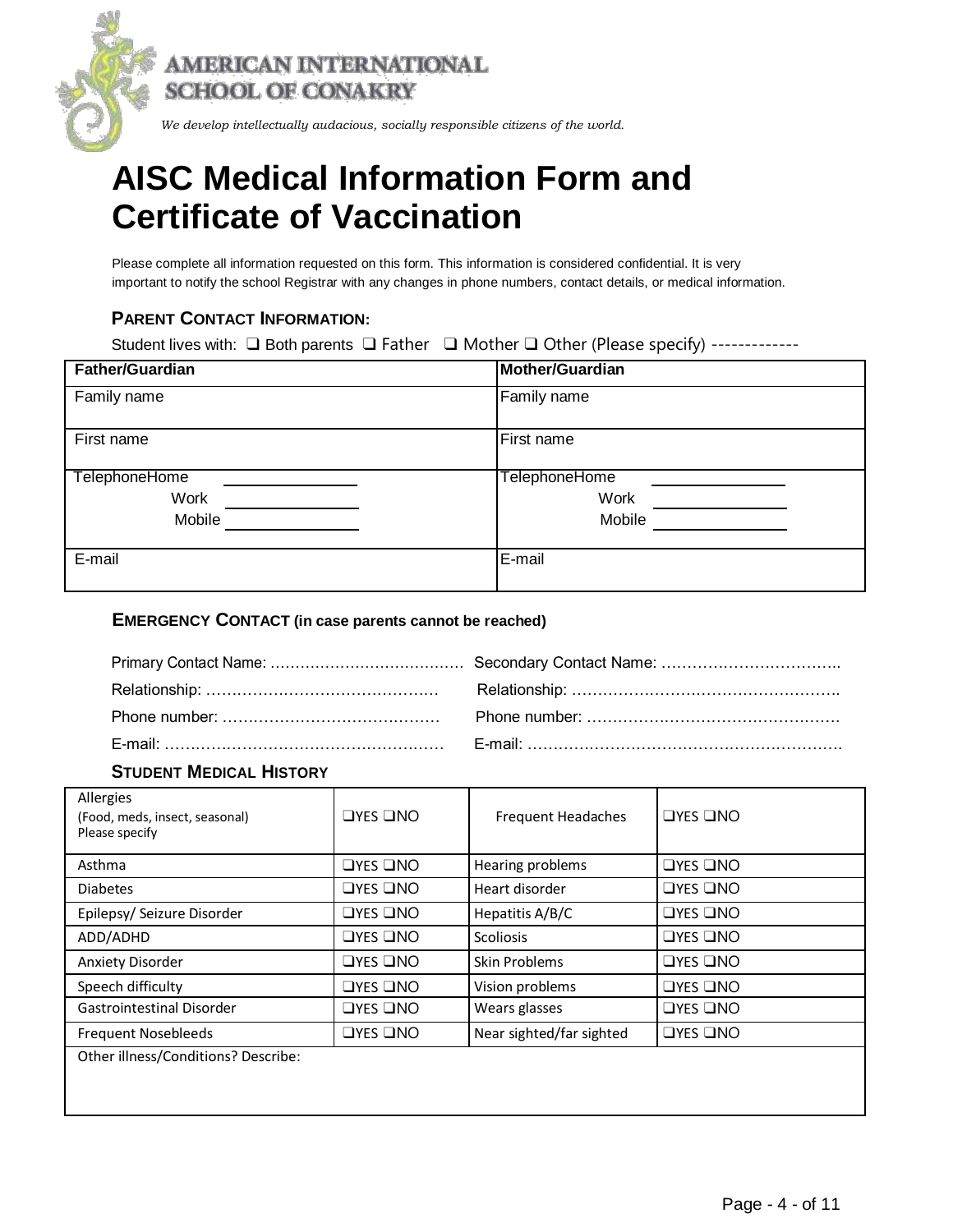

Has your child had surgery / hospitalization in the past? □ YES □ NO

If you have answered **YES** to any of the above or your child has any additional medical concerns, please explain:

**I do** ❑ **do not** ❑ give authorization to AISC to administer basic first aid and to seek emergency medical treatment.

**Parent Signature**: …………………………………………… **Print Name**: …………………………………………………… **Date**: …………………….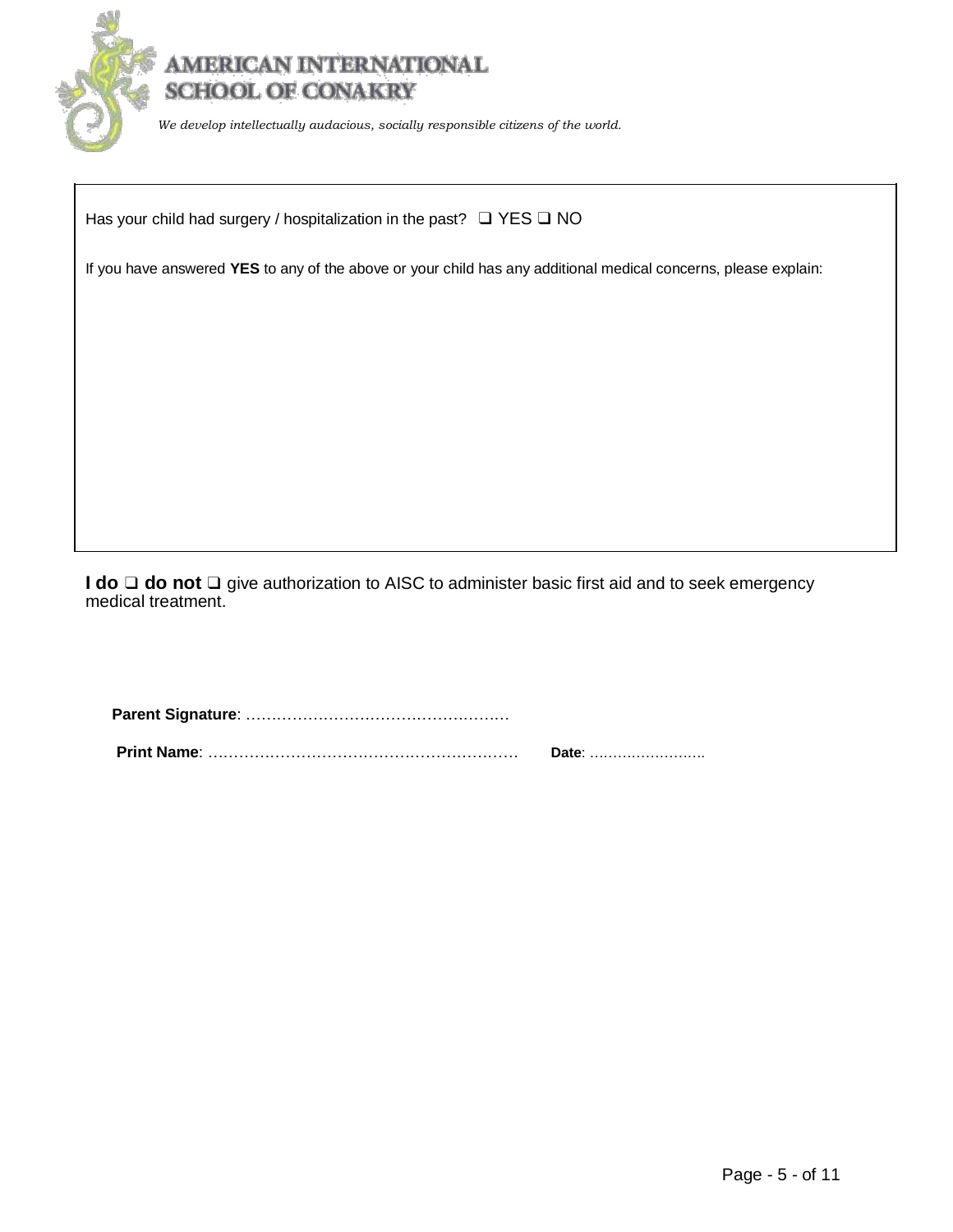

# **Immunization Records to be filled by physician**

Please attach a copy of your child's immunization records or have your doctor complete this schedule, including all exact dates. Immunization records must be either in English or in French. Information in other languages is not accepted.

| <b>Mandatory Vaccines</b>                                                                        |             |                           |                    |  |
|--------------------------------------------------------------------------------------------------|-------------|---------------------------|--------------------|--|
| <b>Vaccines</b>                                                                                  | <b>Date</b> | <b>Administered by</b>    | <b>Next Dosage</b> |  |
| <b>Hepatitis B</b>                                                                               |             |                           |                    |  |
| TB                                                                                               |             |                           |                    |  |
| Measles, Mumps, Rubella                                                                          |             |                           |                    |  |
| Varicella (Chickenpox)                                                                           |             |                           |                    |  |
| <b>Hepatitis A</b>                                                                               |             |                           |                    |  |
| Meningitis acw1y                                                                                 |             |                           |                    |  |
|                                                                                                  |             | <b>Suggested Vaccines</b> |                    |  |
| <b>Vaccines</b>                                                                                  | <b>Date</b> | <b>Administered by</b>    | <b>Next Dosage</b> |  |
| Diphtheria, Tetanus,<br>Coqueluche, Hep B, Polio &<br>haemophilus Influenza<br>type B (6 in one) |             |                           |                    |  |
| <b>Inactivated Poliovirus</b>                                                                    |             |                           |                    |  |
| Pneumococcal                                                                                     |             |                           |                    |  |
| Human Papillomavirus                                                                             |             |                           |                    |  |
| Yellow fever                                                                                     |             |                           |                    |  |

**Physician Signature**: …………………………………………………… **Date**: …………………….

I certify that all information given on this form is complete and correct.

I acknowledge that it is my responsibility to inform the Registrar or the Director of American International School of Conakry, of any changes in my child's health, physical condition or medical needs.

**Parent Signature**: ……………………………………………

**Print Name**: …………………………………………………… **Date**: …………………….

Mm/dd/yy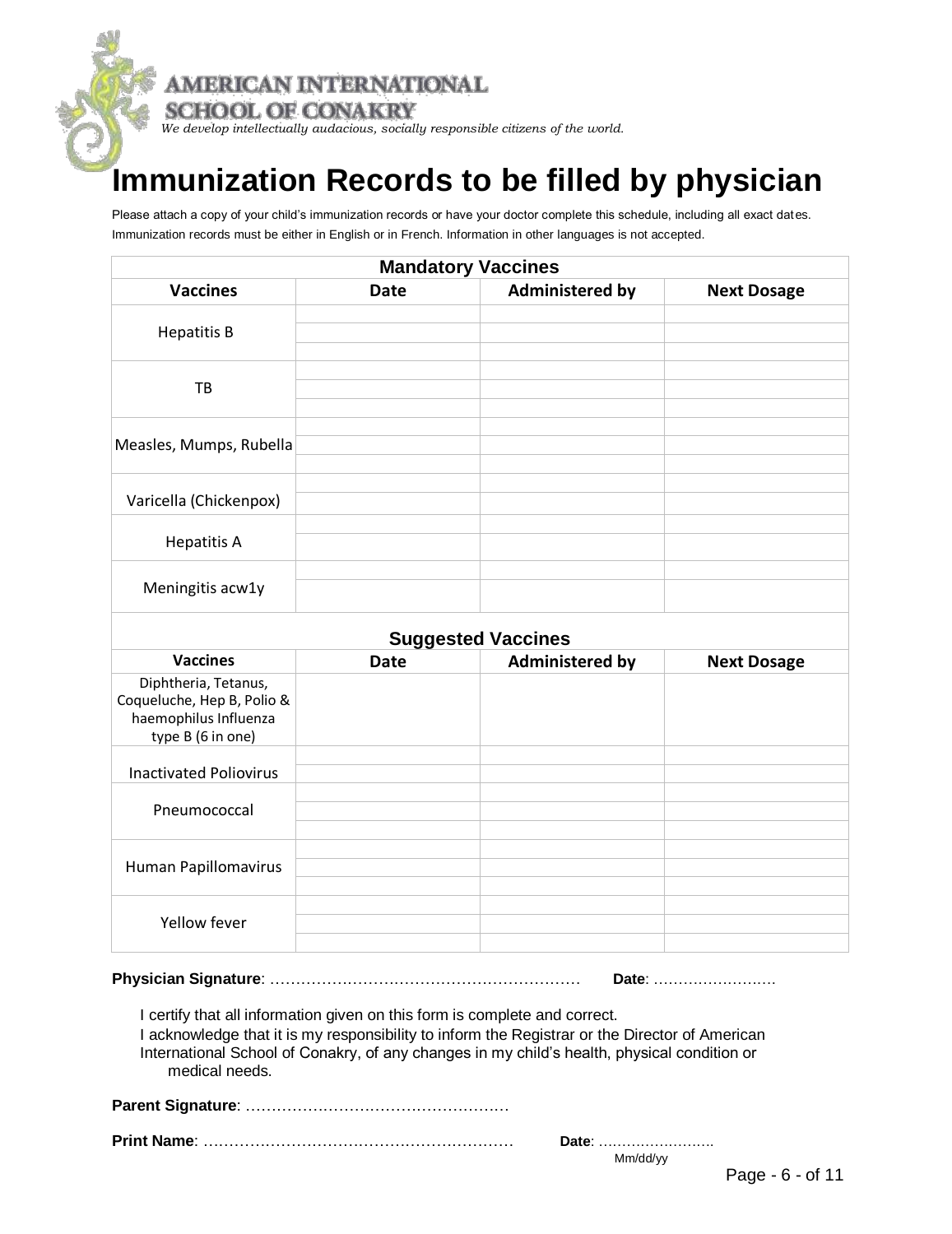

# **Authorized Persons for Pick Up (to be completed by all parents, whether your child takes the school bus or not).**

## **Driver Information**

Please write your driver's information here.

#### **Driver #1 Information**

| Name                         |  |
|------------------------------|--|
| <b>Driver License Number</b> |  |
| <b>Driver Phone Number</b>   |  |
| Car Make/ Model and Color    |  |
| License Plate Number         |  |

### **Driver #2 Information**

| Name                         |  |
|------------------------------|--|
| <b>Driver License Number</b> |  |
| <b>Driver Phone Number</b>   |  |
| Car Make/ Model and Color    |  |
| License Plate Number         |  |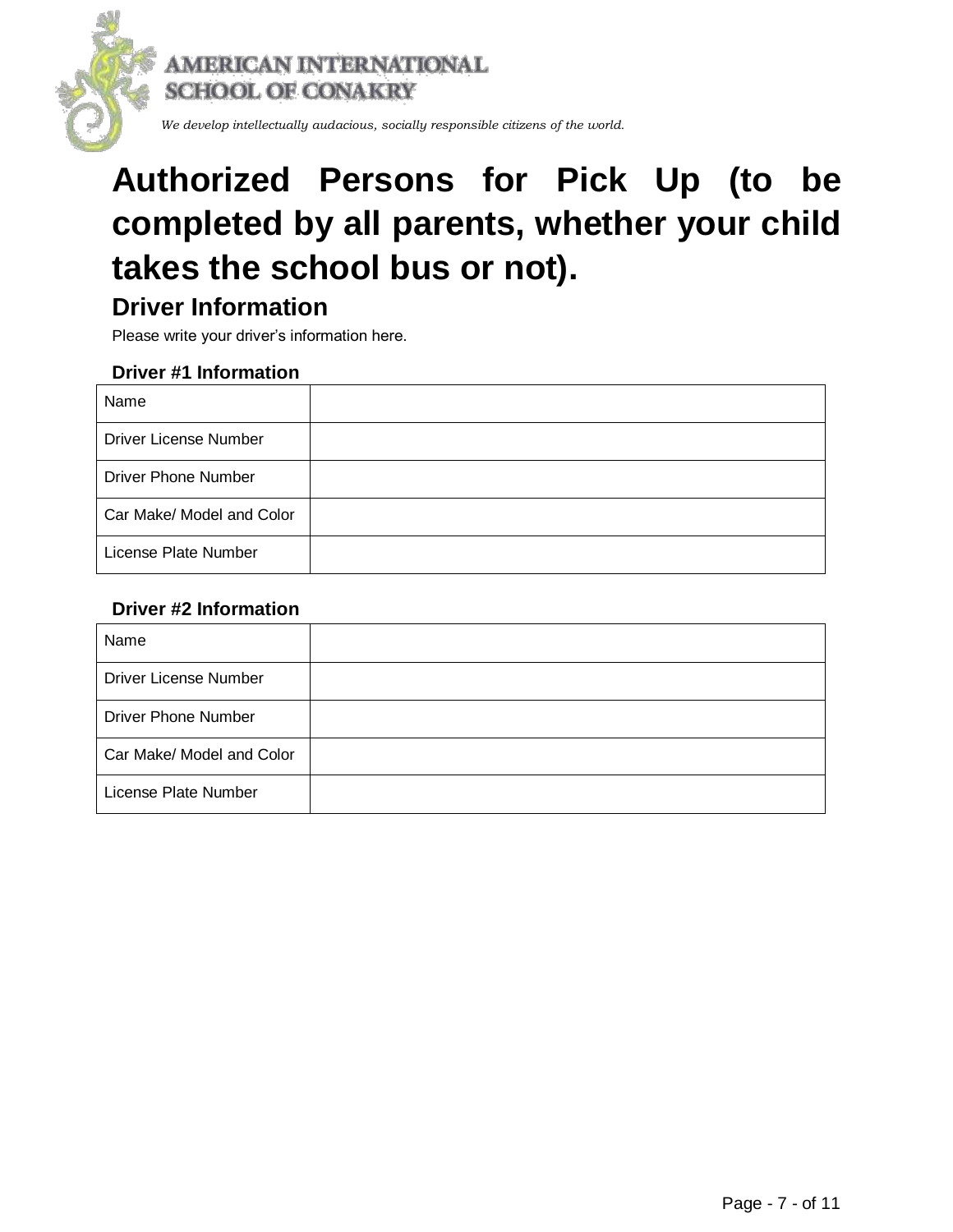

# **Please locate your neighborhood with your house.**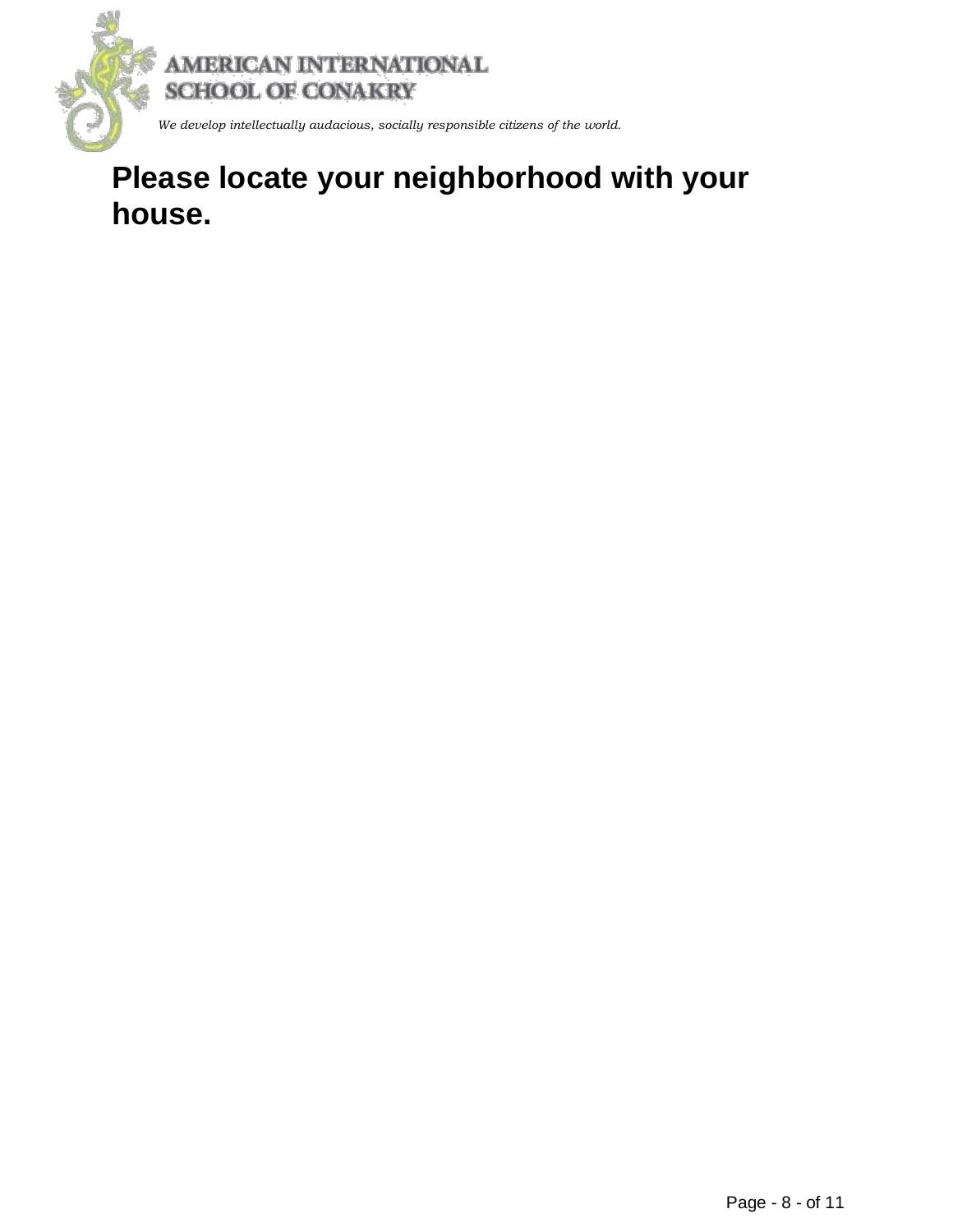

### AMERICAN INTERNATIONAL **SCHOOL OF CONAKRY**

 *We develop intellectually audacious, socially responsible citizens of the world.*

### **Fees and Tuition**

| Fees 2022-2023                                                |                    |  |  |  |
|---------------------------------------------------------------|--------------------|--|--|--|
| New Student Registration Fee: This fee is a one-time only fee | \$1200             |  |  |  |
| <b>Annual Capital Fees per student</b>                        | \$1000             |  |  |  |
| <b>Association Fee per family:</b>                            | \$10               |  |  |  |
| <b>English as another Language</b>                            | \$800 per semester |  |  |  |
| <b>Learning Support</b>                                       | $$2000$ per year   |  |  |  |

| <b>Tuition 2022-2023</b>                      |          |          |          |  |  |  |
|-----------------------------------------------|----------|----------|----------|--|--|--|
|                                               | K-5      | $6 - 8$  | $9-12$   |  |  |  |
| Host Country National and American Missionary | \$11,476 | \$11,800 | \$12,448 |  |  |  |
| Foreign National No Education Allowance       | \$12,740 | \$13,750 | \$14,892 |  |  |  |
| Corporate/Diplomatic Allowance                | \$18,500 | \$18,500 | \$20,750 |  |  |  |

**Sibling Discount** : AISC is pleased to offer the following discount rate on tuition to siblings :

- Full tuition for your oldest child;
- 10% discount for your second and younger child;
- 15% discount for your third and youngest child;
- 20% discount for your fourth and youngest child as well as for each of your children beyond the fourth.

Students enrolling after the school year begins will be liable for fees according to their date of enrollment. Tuition will be due for the whole trimester of any enrollment during the trimester, and all subsequent trimesters.

Tuition is due on the first day of enrollment. After 30 days, a late fee of 5% will be assessed. After 60 days of non-payment, a fee of 10% will be assessed. At 90 days, if tuition has not been paid, the student will be disenrolled.

The payer is responsible for any collection charges or bank fees due as a result of a transfer and will be billed for any such fees that result in the reduction in the amount paid when compared to the amount due to AISC.

Regrettably, students who have not paid tuition will not be allowed to attend classes.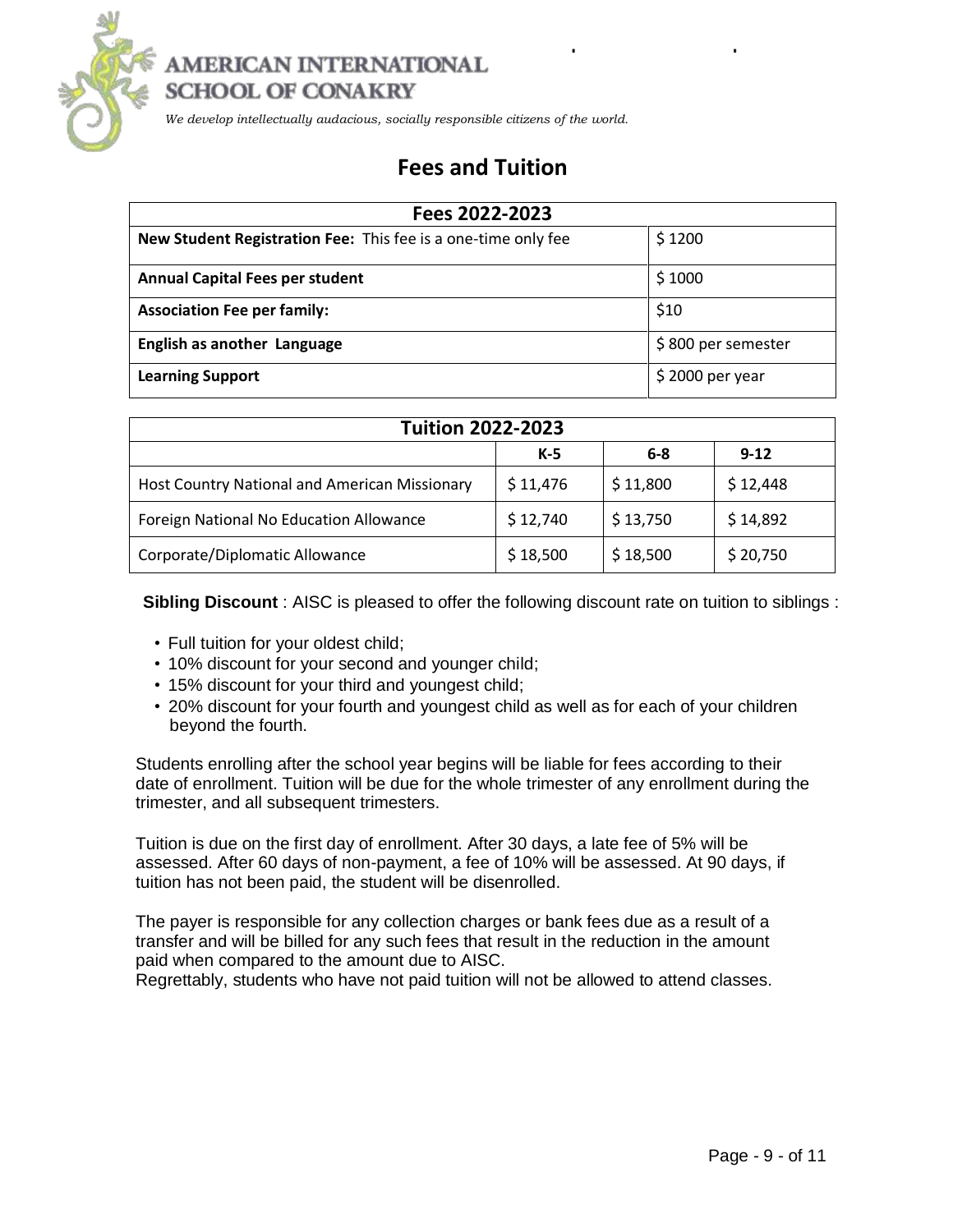

# **TUITION PAYMENT**

Tuition payment may be made in USD or GNF. There are three main payment options; please read them carefully, and choose one.

### **1. PAYING IN GNF:**

Please pay by wire transfer to the school's **UBA account:**

Name: American International School **Bank: UBA Guinea** Account number: 60051050000221 Branch code: GN Swift Code: CITIUS33 Code RIB: 015005105000022180

### **2. PAYING IN USD from a GUINEAN or other non-U.S. BANK ACCOUNT**

You must pay by wire transfer to the school's **UBA account**:

Name: American International School **Bank: UBA Guinea**

Account number: 60052130000919 Branch code: GN Swift Code: CITIUS33 Code RIB: 015005105000022180

### **3. PAYING IN USD from a U.S.-based BANK ACCOUNT:**

If you pay in USD from a bank in the **USA**, you may pay in two ways: Make an electronic wire transfer, or Write a check.

**3.1 Payment by electronic wire transfer from US Domestic Bank:** Beneficiary Name: **American International School of Conakry** Beneficiary Account number: **4338872131** Beneficiary Address: Management Officer, AISC, Dept. of State 2110 Conakry Place Washington, DC 20521-2110

Receiving Bank: TD Bank

Wilmington, Delaware

Receiving ABA: 0311-0126-6

#### **3.2 Write a check on a US -based bank account:**

Make the check out to *The American International School of Conakry and* deliver it to school. We will send the check to our bank in the United States.